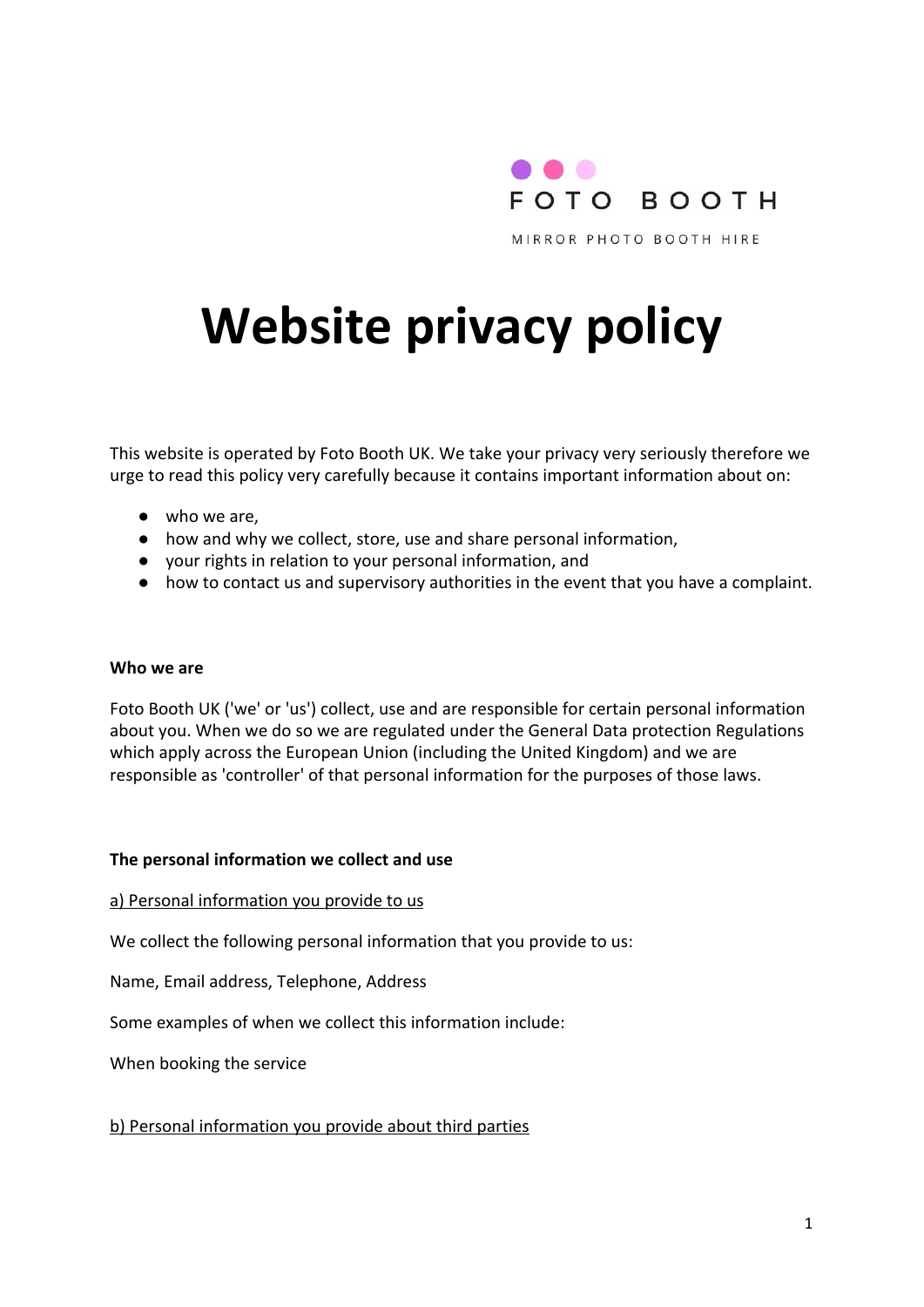If you give us information about another person, you confirm that the other person has appointed you to act on their behalf and agreed that you:

shall consent on their behalf to the processing of their personal data; shall receive any data protection notices on their behalf; and shall consent on their behalf to the transfer of their personal data abroad.

## **How we use your personal information**

We collect information about our users for the following purposes:

To identify you, process your booking and deliver the service.

#### **Who your information may be shared with**

We may share your information with:

Law enforcement agencies in connection with any investigation to help prevent unlawful activity

We will not share you personal information with any other 3rd parties.

#### **Marketing**

We would like to send you information about products, services, offers, competitions and our business which may be of interest to you. Such information could be sent by post, email, telephone, text message or automated call.

We will ask whether you would like us to send you marketing messages on the first occasion that you provide any relevant contact information (i.e. on purchase, signing up to a newsletter, entering a competition etc). If you do opt in to receive such marketing from us you can opt out at any time (see 'What rights do you have?' below for further information). If you have any queries about how to opt out, or if you are receiving messages you do not want you can contact us using the details provided below.

## **Whether personal information has to be provided by you, and if so why**

The provision of the following information is required from you:

Name, Address, Email, Telephone number

This is to enable us to do the following: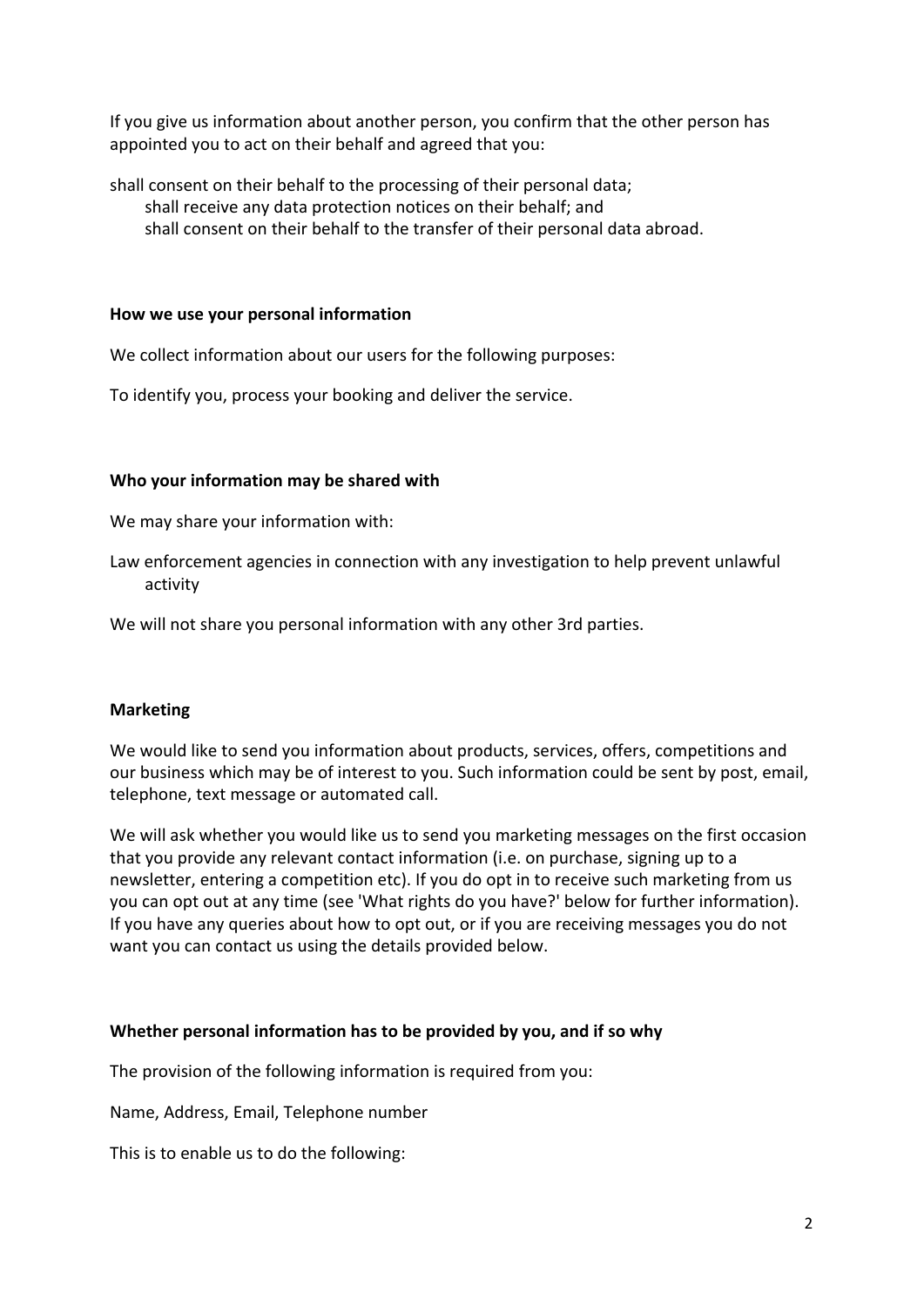To deliver the Service

We will inform you at the point of collecting information from you, whether you are required to provide the information to us.

## **How long your personal information will be kept**

We will hold your personal information for the following periods:

6 years to comply with UK Tax law

These periods are no longer than necessary in each case.

## **Reasons we can collect and use your personal information**

We rely on the following as the lawful basis on which we collect and use your personal information:

consent

contract

legitimate interests

The legitimate interests relied upon are as follows:

The information is used to perform its business.

## **Keeping your information secure**

We have appropriate security measures in place to prevent personal information from being accidentally lost, or used or accessed in an unauthorised way. We limit access to your personal information to those who have a genuine business need to know it. Those processing your information will do so only in an authorised manner and are subject to a duty of confidentiality.

We will also use technological and organisation measures to keep your information secure.

We are certified to ISO 27001. This family of standards helps us manage your information and keep it safe and secure.

We also have procedures in place to deal with any suspected data security breach. We will notify you and any applicable regulator of a suspected data security breach where we are legally required to do so.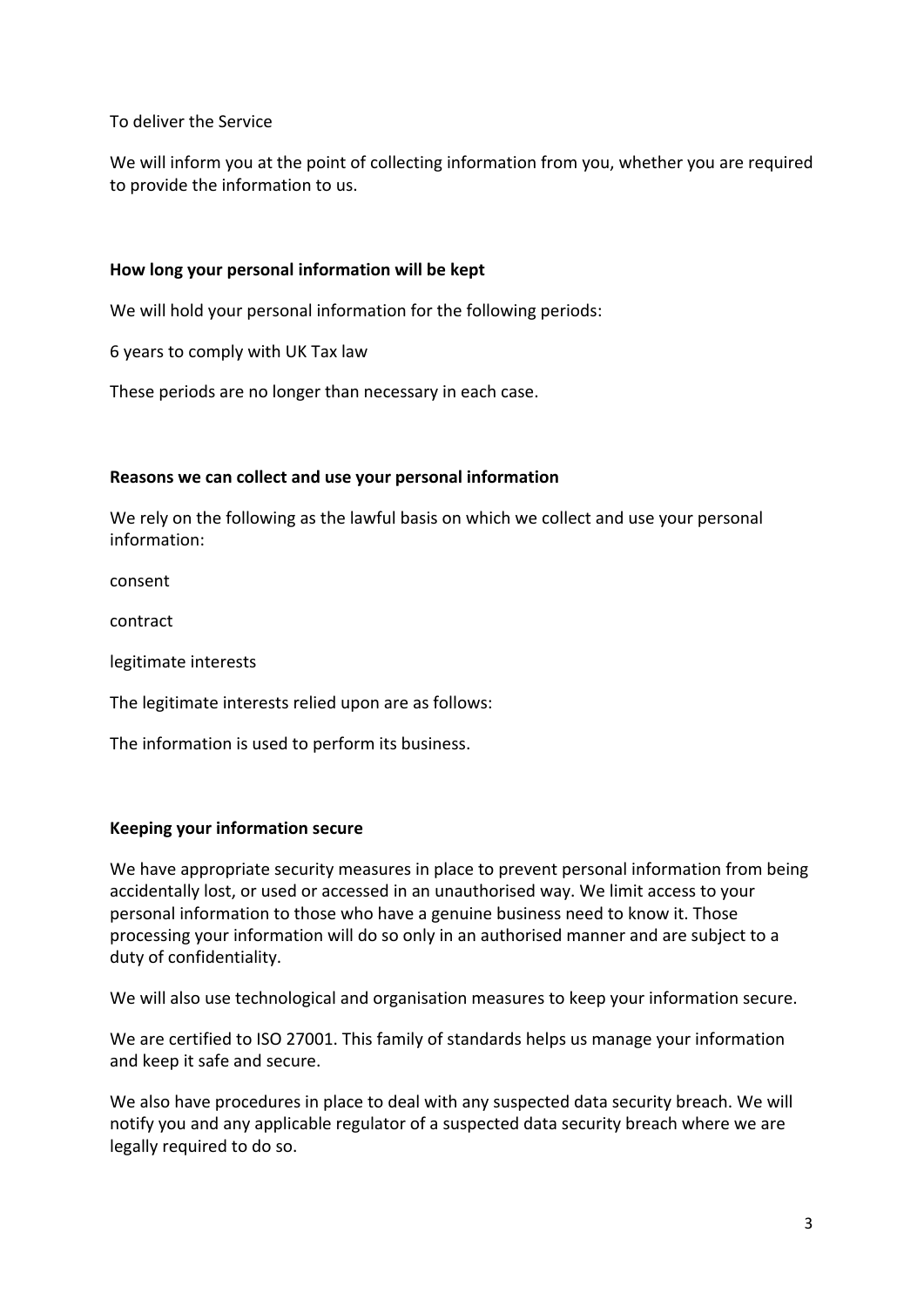Indeed, while we will use all reasonable efforts to secure your personal data, in using the site you acknowledge that the use of the internet is not entirely secure and for this reason we cannot guarantee the security or integrity of any personal data that are transferred from you or to you via the internet. If you have any particular concerns about your information, please contact us using the details below.

## **Transfers of your information out of the EEA**

We may need to transfer your personal data to the following countries outside of the European Economic Area:

USA

These transfers will be undertaken for the purpose of

The database is held in the US

Any transfers to these countries will be undertaken on the basis that that country, territory or one or more specific sectors in that country, or an international organisation ensures an adequate level of protection.

For more information on the basis of any non-EEA transfers, our safeguards or Commission details, please contact us as described below. We will not otherwise transfer your personal data outside of the EEA or to any organisation (or subordinate bodies) governed by public international law or which is set up under any agreement between two or more countries.

# **Children and the validity of consent**

Where we obtain consent from any user we will take reasonable steps to ascertain whether the user is over 13 years of age and whether the child is sufficiently informed to give valid consent. If the user is not, parental consent will be required to provide consent for the processing of any personal information.

# **What rights do you have?**

●

Under the General Data Protection Regulation you have a number of important rights free of charge. In summary, those include rights to:

fair processing of information and transparency over how we use your use personal information

- access to your personal information and to certain other supplementary information that this Privacy Notice is already designed to address
- require us to correct any mistakes in your information which we hold
- require the erasure of personal information concerning you in certain situations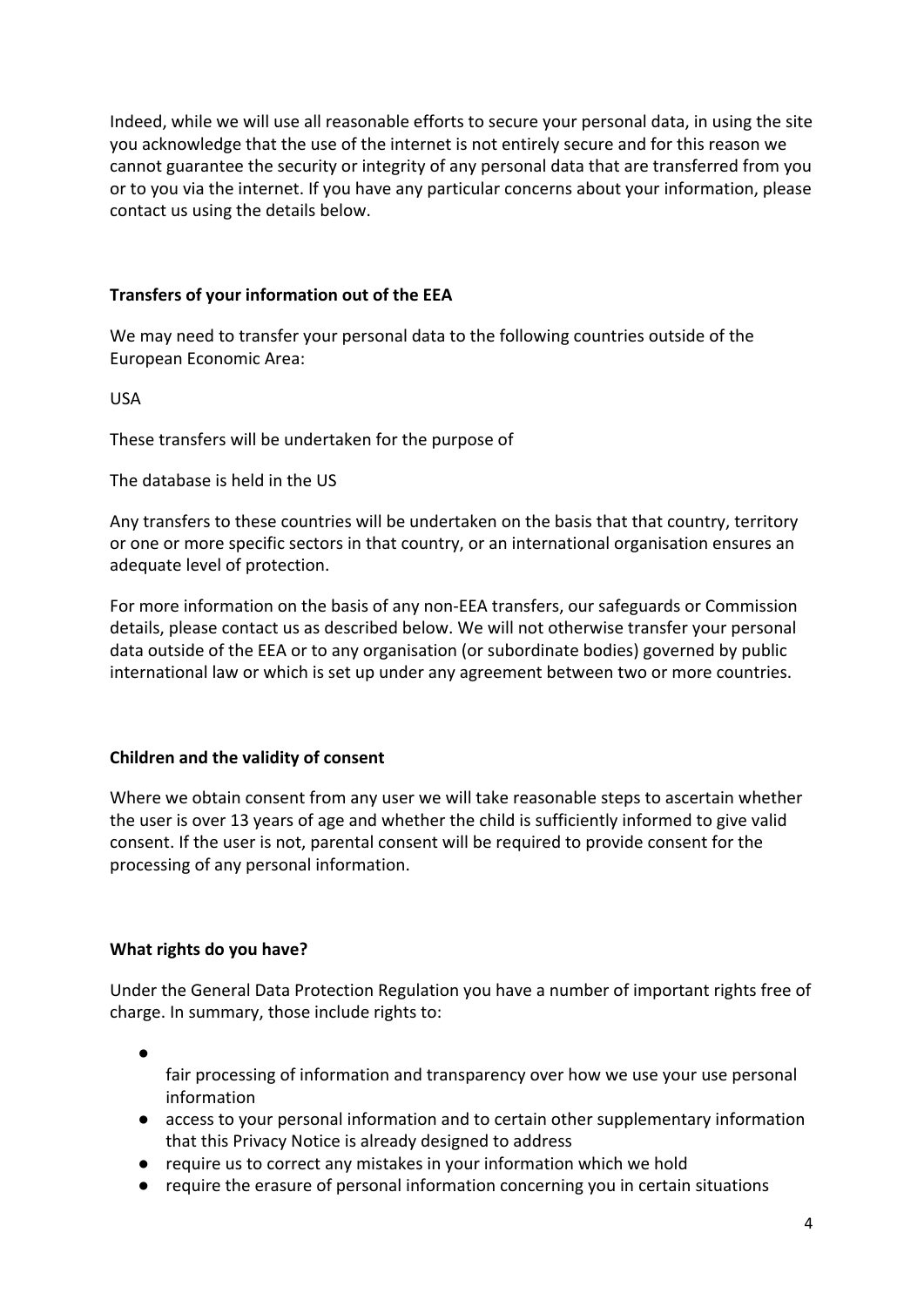- receive the personal information concerning you which you have provided to us, in a structured, commonly used and machine-readable format and have the right to transmit those data to a third party in certain situations
- object at any time to processing of personal information concerning you for direct marketing
- object to decisions being taken by automated means which produce legal effects concerning you or similarly significantly affect you
- object in certain other situations to our continued processing of your personal information
- otherwise restrict our processing of your personal information in certain circumstances
- claim compensation for damages caused by our breach of any data protection laws

For further informaiton on each of those rights, including the circumstances in which they apply, see the Guidance from the UK Information Commissioner's Office (ICO) on individual's rights under the General Data Protection Regulations

(http://ico.org.uk/for-organisations/guide-to-the-general-data-protection-regulation-gdpr/in dividual-rights/)

If you would like to exercise any of these rights please:

- email, call or write to us
- let us have enough information to identify you
- let us have proof of your identity (a copy of your driving license, passport or a recent credit card/utility bill)
- let us know the information to which your request relates

From time to time we may also have other methods to unsubscribe (opt-out) from any direct marketing including for example, unsubscribe buttons or web links. If such are offered, please note that there may be some period after selecting to unsubscribe in which marketing may still be received while your request is being processed.

## **How to complain**

We hope that we can resolve any query or concern you raise about our use of your information.

The General Data Protection Regulation also gives you right to lodge a complaint with a supervisory authority, in particular in the European Union (or European Economic Area) state where you work, normally live or where any alleged infringement of data protection laws occurred. The supervisory authority in the UK is the Information Commissioner who may be contacted at https://ico.org.uk/concerns/ or telephone: 0303 123 1113.

## **Changes to the privacy policy**